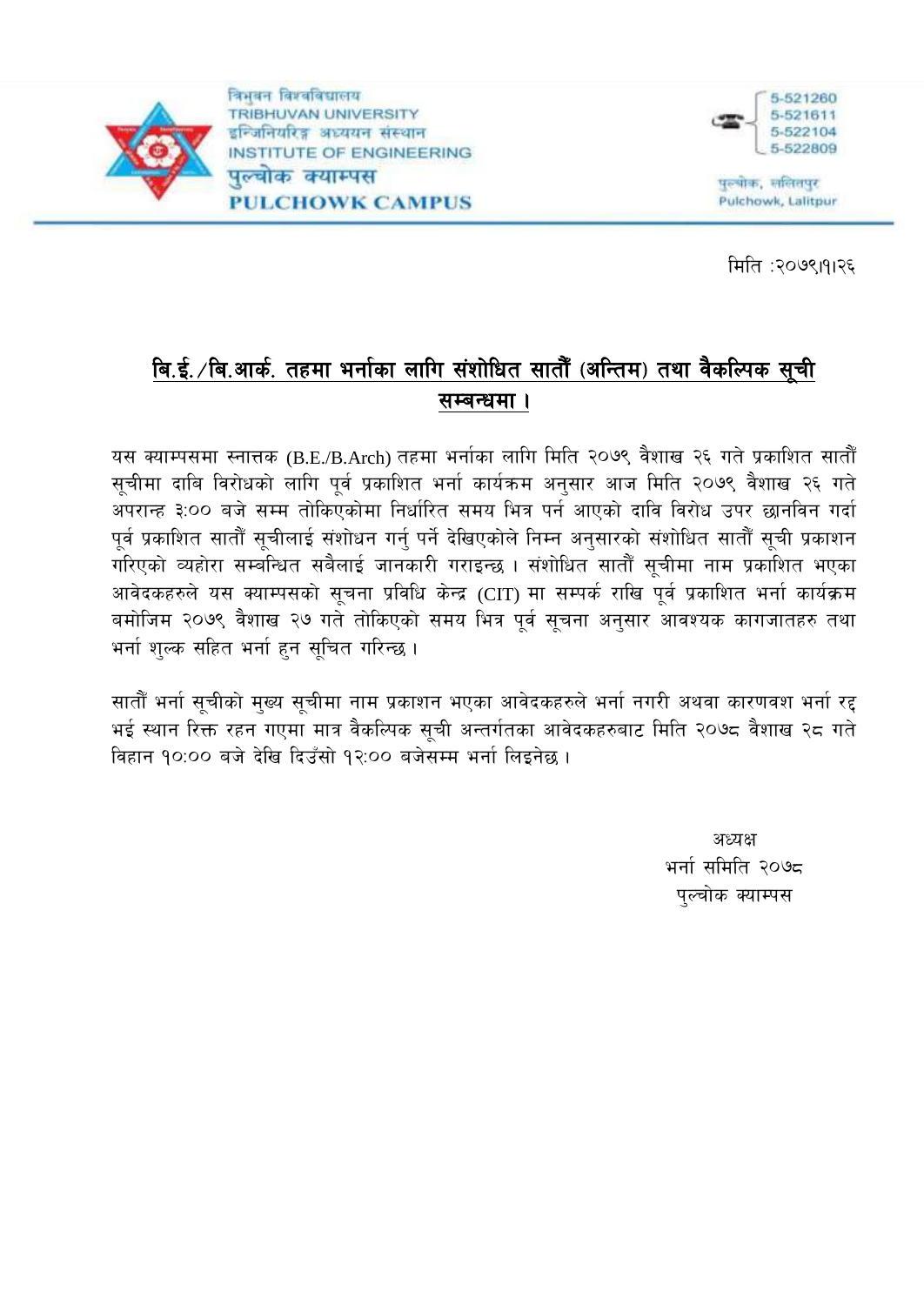#### Pulchowk Campus BE/BArch Seventh Waiting Admission List 2078

# **Electrical Engineering Full Fee (6)**

| S.N. | <b>Roll No</b> | Applicant Name        | .Gender | <b>IDistrict</b> | <b>IRank</b>      | p1 | Ip <sub>2</sub> | p3 | lp4 | lp5 | lp6 | p7 | p8 | <b>Remark</b> |
|------|----------------|-----------------------|---------|------------------|-------------------|----|-----------------|----|-----|-----|-----|----|----|---------------|
|      |                | 847 AADARSHA KAINI    | Male    | Tanahun          | 1209              | 12 | n i             | o  |     |     |     |    |    | <b>INew</b>   |
|      |                | 9372 DIPAK KUMAR RAUT | Male    | Saptari          | 1つフロ<br><i></i> . | 11 | --              |    | o.  |     |     |    |    | <b>New</b>    |

# **Electrical Engineering Full Fee (6) Waiting**

|  | S.N. Roll No Applicant Name | <b>Gender</b>  | <b>IDistrict</b> | <b>IRank Ip1</b> |    | $\mathsf{I}$ | p3 | p4 | p5 | $\vert$  p6 | p7 | p8 | <b>IRemark</b> |
|--|-----------------------------|----------------|------------------|------------------|----|--------------|----|----|----|-------------|----|----|----------------|
|  | 6708 ASHIM NEUPANE          | Male           | l Jhapa          | 1369             | 12 |              |    |    |    |             |    |    |                |
|  | 1988 PUSPA BHANDARI         | Female Syangja |                  | 1893             | 11 |              |    |    |    |             |    |    |                |
|  | 1481 ROSHAN SHRESTHA        | Male           | Salyan           | 2785             | 61 |              |    |    |    |             |    |    |                |
|  | 1029 AAYUSH JHA             | <b>Male</b>    | <b>IDhanusha</b> | 3235             | ы  |              |    |    |    |             |    |    |                |

# **Electronics, Communication and Information Engineering Regular (7)**

| S.N. | <b>Roll No</b> | <b>IApplicant Name</b>       | iGende: | <b>IDistrict</b> | <b>Rank</b> | D1 | I p∠ | p3 | lp4 | Ip5 | lp6 | p | p8 | <b>IRemark</b>                       |
|------|----------------|------------------------------|---------|------------------|-------------|----|------|----|-----|-----|-----|---|----|--------------------------------------|
|      |                | $A$ BHATT<br>…DHIMA P<br>IRI | Female  | Kanchanpur       | --<br>--    |    |      |    |     |     |     |   |    | : shifted from 8 (FmQ)<br>Π٥<br>∖ pe |

#### **Electronics, Communication and Information Engineering Full Fee (8)**

| S.N. | <b>Roll No</b> | <b>Applicant Name</b>         | IGendei | <b>IDistrict</b>   | <b>Rank</b> | $\vert$  p1 | ID∠ | p3 | lp4    | <b>IDL</b> | Ip6 | p | p8 | <b>Remark</b>      |
|------|----------------|-------------------------------|---------|--------------------|-------------|-------------|-----|----|--------|------------|-----|---|----|--------------------|
|      |                | <b>TIMALSINA</b><br>8 I APALA | Female  | <b>I</b> Kathmandu | 1689        | 11'         | --  | -  | о<br>Ο |            |     |   |    | FMO<br><b>INew</b> |

#### **Electronics, Communication and Information Engineering Full Fee (8) Waiting**

| S.N. | <b>Roll No</b> | <b>Applicant Name</b> | lGendei | District         | Rank | ¶lp1     | $D_{\ell}$ | p3       | l p4 | p5 | lp6 | 1p <sub>7</sub> | p8 | <b>IRemark</b> |
|------|----------------|-----------------------|---------|------------------|------|----------|------------|----------|------|----|-----|-----------------|----|----------------|
| .    |                | 5636 SUPRIYA PANDEY   | Female  | <b>Kathmandu</b> | 3967 | 12<br>-- | 28         | וה<br>oι |      |    |     |                 |    |                |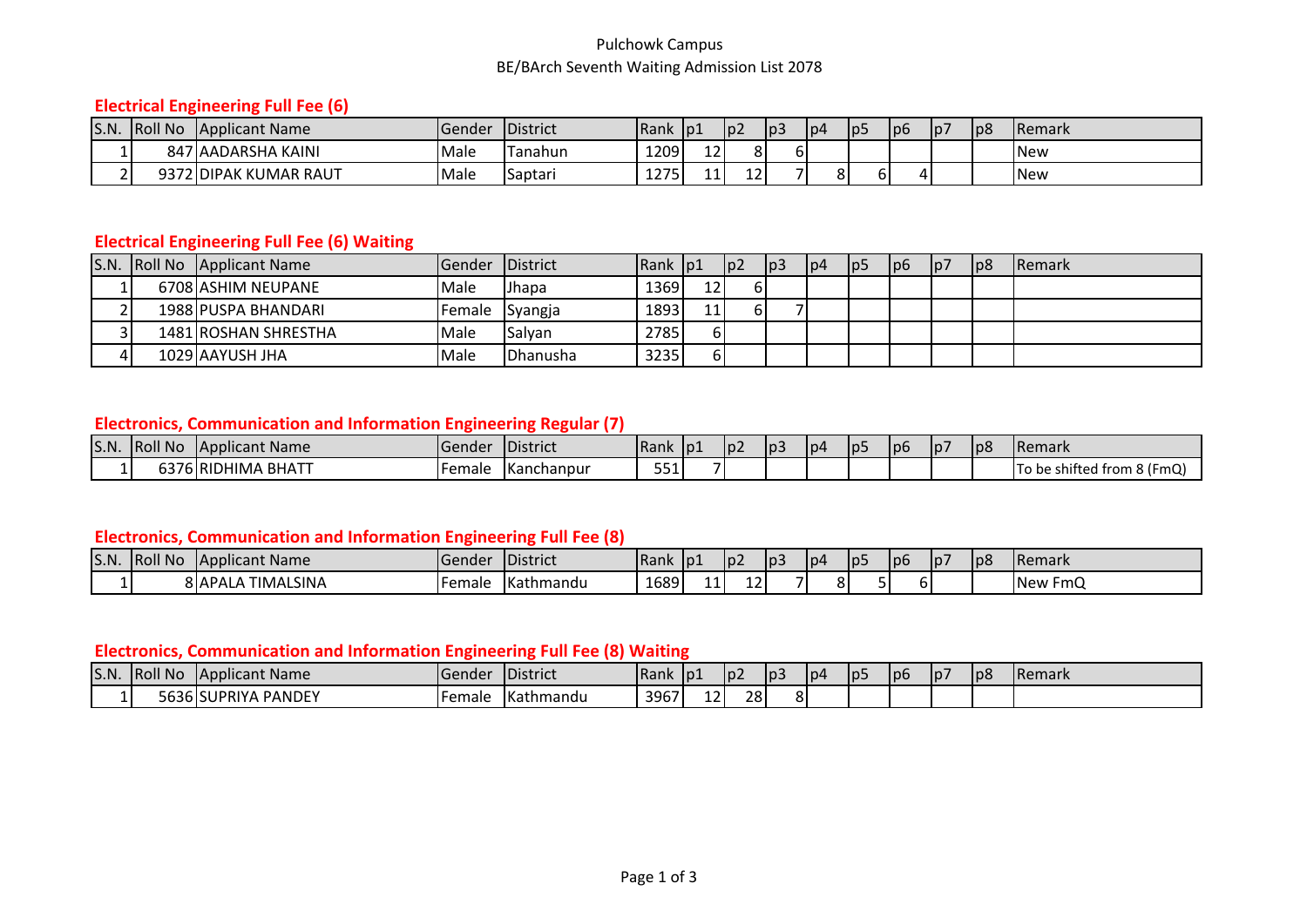#### Pulchowk Campus BE/BArch Seventh Waiting Admission List 2078

# **Mechanical Engineering Regular (9)**

| S.N. | <b>Roll No</b> | <b>IApplicant Name</b>       | TGender | <b>IDistrict</b> | <b>IRank</b> | ID. | $ p\rangle$ | p3 | lp4 | lp5 | lp6 | 1p7 | lp8 | <b>Remark</b>                                    |
|------|----------------|------------------------------|---------|------------------|--------------|-----|-------------|----|-----|-----|-----|-----|-----|--------------------------------------------------|
|      | .              | <b>GHIMIRE</b><br>8622 REGAL | Male    | <b>IGulmi</b>    | 346          |     |             |    |     |     |     |     |     | $\cdot$ .<br>—<br>ີ†rom 1ບ<br>: shifted fr<br>be |

## **Mechanical Engineering Full Fee (10)**

| S.N. | <b>Roll No</b> | <b>TApplicant Name</b>        | Gender | <b>IDistrict</b> | Rank                                                             | TO1          | I D Z    | p3              | lp4 | Ip- | l p6 | 10/ | p8 | <b>IRemark</b> |
|------|----------------|-------------------------------|--------|------------------|------------------------------------------------------------------|--------------|----------|-----------------|-----|-----|------|-----|----|----------------|
|      | -43.           | <b>N KARKI</b><br>LINIRUPAN K | Male   | <br>l Lalitbui   | $\rightarrow$ $\rightarrow$ $\rightarrow$ $\rightarrow$<br>וסכדד | 1. 2.<br>TT. | ິ<br>∩ I | 10 <sup>1</sup> |     |     |      |     |    | <b>INew</b>    |

## **Computer Engineering Regular (11)**

| S.N. | <b>Roll No</b> | <b>IApplicant Name</b>            | Gender | <b>IDistrict</b> | <b>Rank</b>              | $\sqrt{101}$ | ¶p∠ | p3 | lp4 | 1p <sub>2</sub> | l p6 | p7 | p8 | <b>IRemark</b>                                           |
|------|----------------|-----------------------------------|--------|------------------|--------------------------|--------------|-----|----|-----|-----------------|------|----|----|----------------------------------------------------------|
|      | . u -          | <b>ADHIKARI</b><br><b>IPRABIN</b> | Male   | <b>Kaski</b>     | $\overline{\phantom{a}}$ | 11'          |     |    |     |                 |      |    |    | $\cdot$ $\cdot$<br>∵†rom 1∠<br>-shifted f<br>) be<br>. . |

#### **Computer Engineering Full Fee (12)**

| S.N. | <b>Roll No</b> | <b>Tapplicant Name</b>                                | IGendei      | <b>District</b> | <b>IRank</b> | TDT. | <u>lpz</u> | l p3 | l p | Ip5 | p6 | $\vert$  p7 | p8 | <b>IRemark</b> |
|------|----------------|-------------------------------------------------------|--------------|-----------------|--------------|------|------------|------|-----|-----|----|-------------|----|----------------|
|      | .550           | $J$ RUPF <sup><math>\sim</math></sup><br>YADAV<br>∟ລ⊳ | <b>IMale</b> | IBara           | 856          |      | . .<br>ᅩ   | וס   |     |     |    |             |    | <b>INew</b>    |

# **Computer Engineering Full Fee (12) Waiting**

| S.N. | <b>Roll No</b> | Applicant Name      | <b>Gender</b> | District           | 'Rank | D1 | 10 <sup>2</sup> | p3      | lp4 | p5 | lp6 | p7 | p8 | <b>Remark</b> |
|------|----------------|---------------------|---------------|--------------------|-------|----|-----------------|---------|-----|----|-----|----|----|---------------|
|      |                | 6708 ASHIM NEUPANE  | Male          | Jhapa              | 1369  | 12 |                 |         |     |    |     |    |    |               |
|      |                | 5636 SUPRIYA PANDEY | Female        | <b>I</b> Kathmandu | 3967  | 12 | 28              | 0<br>ο۱ |     |    |     |    |    |               |

### **Aerospace Engineering Regular (27)**

| S.N. | <b>Roll No</b> | <b>IApplicant Name</b>       | 1Gender | <b>I</b> District | Rank        | p1     | HD∠ | p3 | lp4 | 1p <sub>5</sub> | Jp6 | 1p7 | p8 | <b>IRemark</b>               |
|------|----------------|------------------------------|---------|-------------------|-------------|--------|-----|----|-----|-----------------|-----|-----|----|------------------------------|
|      |                | <b>0638 RIKESH</b><br>POUDEL | Male    | <b>Bhaktapur</b>  | 781.<br>ັບ⊥ | $\sim$ |     |    |     |                 |     |     |    | $\sim$<br>be shifted from 28 |